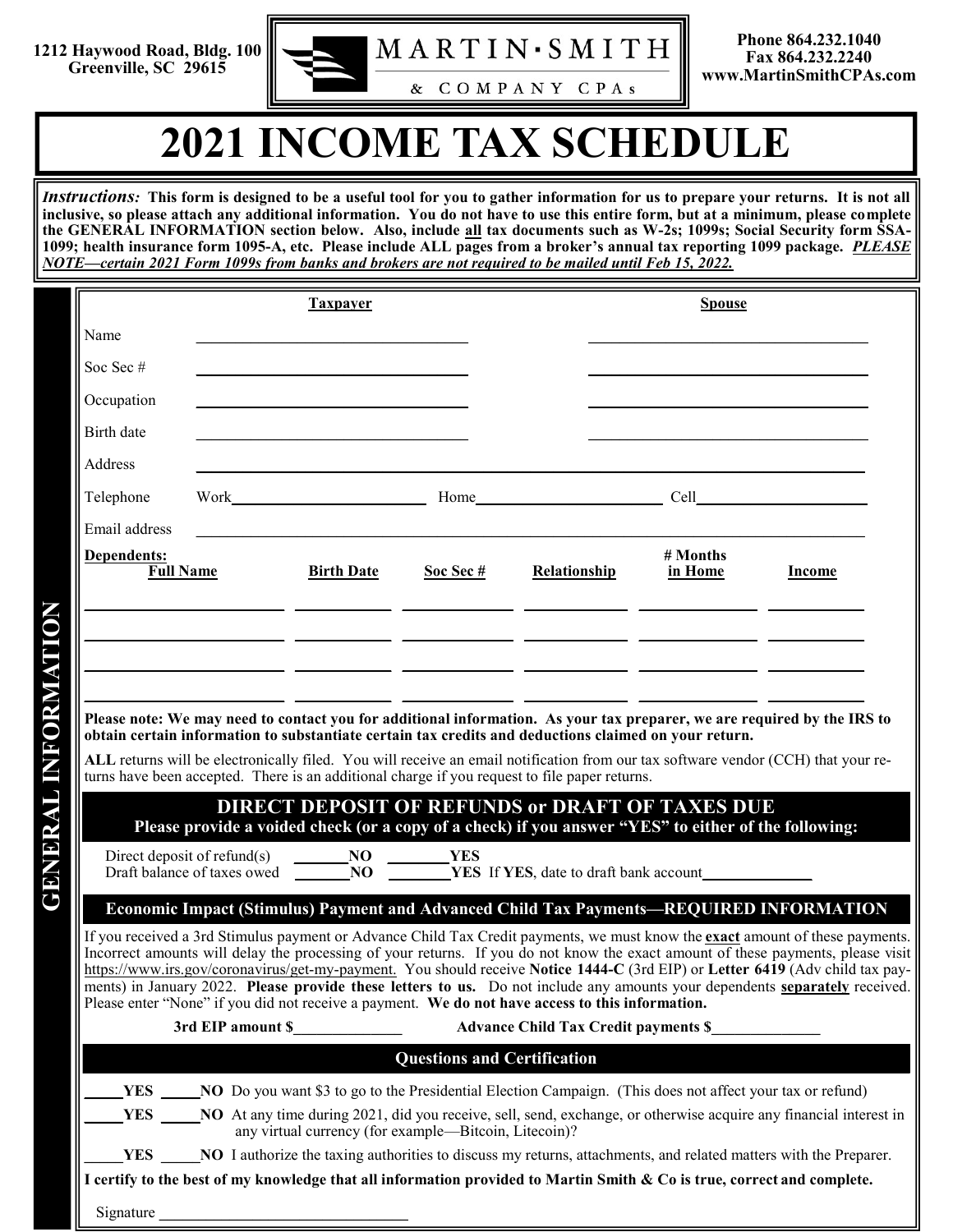|                        | <b>Medical expenses</b>                                                                   |                      | <b>Mortgage interest</b>                                                   |  |
|------------------------|-------------------------------------------------------------------------------------------|----------------------|----------------------------------------------------------------------------|--|
|                        | (Include ONLY out-of-pocket and after-tax amounts)                                        |                      | Paid to Bank (Attach forms 1098)<br>$\mathbb{S}$<br>Paid to an individual: |  |
|                        | <b>Prescription Drugs</b>                                                                 | $\mathbb{S}$         |                                                                            |  |
|                        | Medicare premiums (Form 1099-SSA) \$                                                      |                      |                                                                            |  |
|                        | Medical/dental insurance premiums                                                         | s                    |                                                                            |  |
| <b>TEMPER OF BRING</b> | Long-term care insurance: Taxpayer                                                        | $\frac{1}{2}$        | <b>Charitable contributions</b>                                            |  |
|                        | Spouse                                                                                    | $\frac{1}{2}$        | Cash, checks, credit cards:                                                |  |
|                        | Long-term care expenses                                                                   |                      |                                                                            |  |
|                        | Doctors, dentists, etc.                                                                   |                      | $\mathbb{S}$                                                               |  |
|                        | Hospitals                                                                                 |                      |                                                                            |  |
|                        | Lab fees                                                                                  |                      | Mileage: Jan-Dec 2021 ________ miles                                       |  |
|                        | Eyeglasses and contacts                                                                   |                      | <b>Non-cash contributions:</b>                                             |  |
|                        | Other:                                                                                    | $\frac{\sqrt{2}}{2}$ | NOTE: Donated items <b>must</b> be of "good" or better quality.            |  |
|                        | Mileage: Jan-Dec 2021                                                                     | miles                | Please be sure that the following information is documented                |  |
|                        |                                                                                           |                      | on each donation receipt:                                                  |  |
|                        |                                                                                           |                      | (1) Organization name and address                                          |  |
|                        | Taxes (See Page 4 for Fed and State estimated payments)                                   |                      | (2) Date donated                                                           |  |
|                        | State income tax-balance paid in 2021 \$                                                  |                      | (3) Fair market value (deduction amount)                                   |  |
|                        | Real estate tax on personal residence \$                                                  |                      | (4) General description of items                                           |  |
|                        | Personal property taxes (autos, boats) \$                                                 |                      | (5) Estimate of original cost                                              |  |
|                        | Sales tax - boats, homes, aircraft                                                        | $\frac{1}{2}$        | Total of all non-cash donations<br>$\mathbb{S}$                            |  |
|                        | Sales tax - vehicles                                                                      | $\mathbb{S}$         | For vehicles, attach Form 1098-C                                           |  |
|                        |                                                                                           |                      |                                                                            |  |
|                        |                                                                                           |                      |                                                                            |  |
| <b>ONS</b>             | Adoption expenses                                                                         | $\mathbb{S}$         | SC college prepayment                                                      |  |
|                        | Date adoption finalized                                                                   |                      | investment program                                                         |  |
|                        | Alimony paid                                                                              |                      | Teacher (K-12) (classroom expenses)<br>$\sim$                              |  |
|                        | Name                                                                                      |                      | College tuition and fees (Form 1098-T) \$                                  |  |
|                        | Soc Sec $#$                                                                               |                      | Early withdrawal penalty<br>$\mathbb{S}$                                   |  |
| ILONGE                 | Child care expenses                                                                       |                      | Other deductions:                                                          |  |
|                        | Provider's name                                                                           |                      |                                                                            |  |
|                        |                                                                                           |                      | \$                                                                         |  |
|                        | City, ST                                                                                  |                      |                                                                            |  |
|                        |                                                                                           |                      | Health Savings Accounts (HSA) contributions:                               |  |
|                        |                                                                                           |                      | Coverage:<br>Self-only Family                                              |  |
|                        | Traditional IRA 2021 contributions:                                                       |                      | Employer contributions<br>$\frac{1}{2}$                                    |  |
|                        | <b>MISC CREDITS AND</b><br>Taxpayer<br>Spouse<br>Roth IRA 2021 contributions:<br>Taxpayer |                      | $\frac{1}{2}$<br>Your contributions (after-tax only)                       |  |
|                        |                                                                                           |                      | $\frac{\text{S}}{\text{S}}$<br>Value of HSA at 12/31/21                    |  |
|                        |                                                                                           |                      | # Mos covered by a high-deductible health plan                             |  |
|                        |                                                                                           |                      | Please include Forms 1098-SA and 5498-SA (These forms                      |  |
|                        | Spouse                                                                                    |                      | may contain the above information)                                         |  |
|                        |                                                                                           |                      |                                                                            |  |
|                        |                                                                                           |                      |                                                                            |  |

| C<br>≃<br>īЭ.<br>57 | $\parallel$ Alimony received<br>   Jury duty | Other income: |
|---------------------|----------------------------------------------|---------------|
|---------------------|----------------------------------------------|---------------|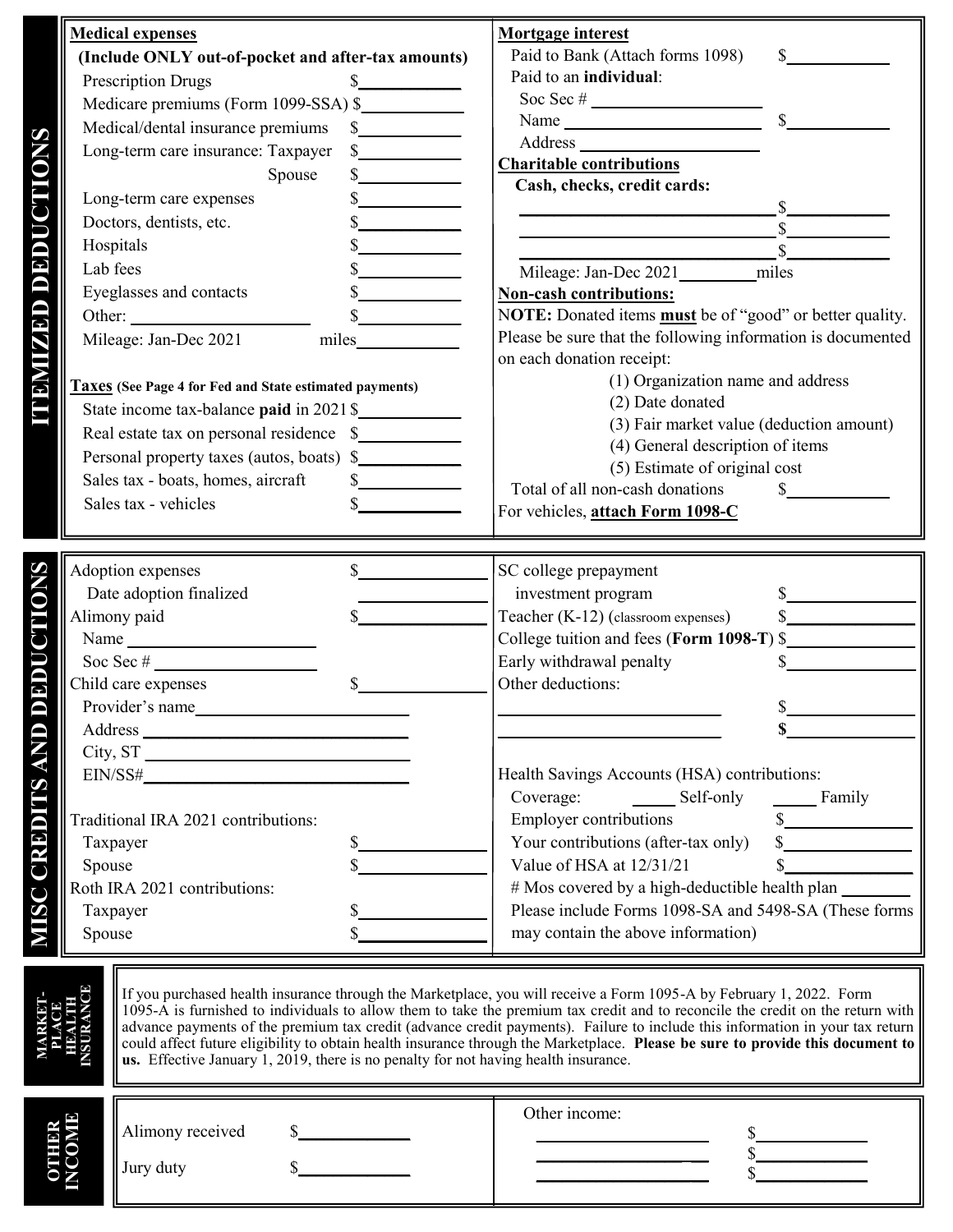Use this section to report home office deductions, self-employment business income and expenses (Schedule C), rental property income and expenses (Schedule E), and farm income and expenses (Schedule F). See the next page regarding 1099 filing requirements and questions for certain payments that you made and are claiming as a deduction below.

| Description of Rental<br>Property/Business/Farm<br>or Home office                                                                                                                                                                                                                                                                                                                                                                              |                         |                         |                         |                         |
|------------------------------------------------------------------------------------------------------------------------------------------------------------------------------------------------------------------------------------------------------------------------------------------------------------------------------------------------------------------------------------------------------------------------------------------------|-------------------------|-------------------------|-------------------------|-------------------------|
| <b>INCOME</b>                                                                                                                                                                                                                                                                                                                                                                                                                                  | \$                      | \$                      | \$                      | \$                      |
| <b>EXPENSES</b><br>Advertising<br>Interest expense<br>Legal & accounting<br>Cleaning/maintenance<br>Commissions paid<br>Insurance (excluding<br>life and health)<br>Interest expense<br>Management fees<br>Office expense<br>Postage, shipping<br>Real estate taxes<br>Equipment<br>Rent:<br>Office space<br>Repairs & maintenance<br>Supplies<br>Property tax/licenses<br>Travel<br>Telephone<br>Meals & entertainment<br>Utilities<br>Other: |                         |                         |                         |                         |
| Vehicle expense ONLY:<br>$\bullet$<br>Prop tax<br>Tolls, rentals<br>$\bullet$<br>Gas, repairs, Insur, etc.<br>$\bullet$<br>Interest on veh loans<br>$\bullet$<br>Mileage:<br>$\bullet$<br><b>Business miles</b><br>Personal miles<br><b>Total miles</b>                                                                                                                                                                                        | miles<br>miles<br>miles | miles<br>miles<br>miles | miles<br>miles<br>miles | miles<br>miles<br>miles |

Total purchases from mail orders, internet, TV shopping networks, etc.

Total sales tax charged and paid to SC and other states on the above purchases  $\$\$ 

**Fuel Tax Credit:** Due to the complexity and volume of information needed for this tax credit, please refer to our website for the SC I-385 form. There are two versions of this form—one is form-fill and the other can be printed and then completed. If you use the form-fill version, be sure to print the form after completing it. Also, be sure to include this form with your tax documentation. As an example of this credit, for 2021, a qualifying purchase of 1,000 gallons of fuel per vehicle results in a credit of \$90 per vehicle.

**SC Sales/Use Tax and Fuel Tax Credit**

**SC Sales/Use Tax and<br>Fuel Tax Credit**